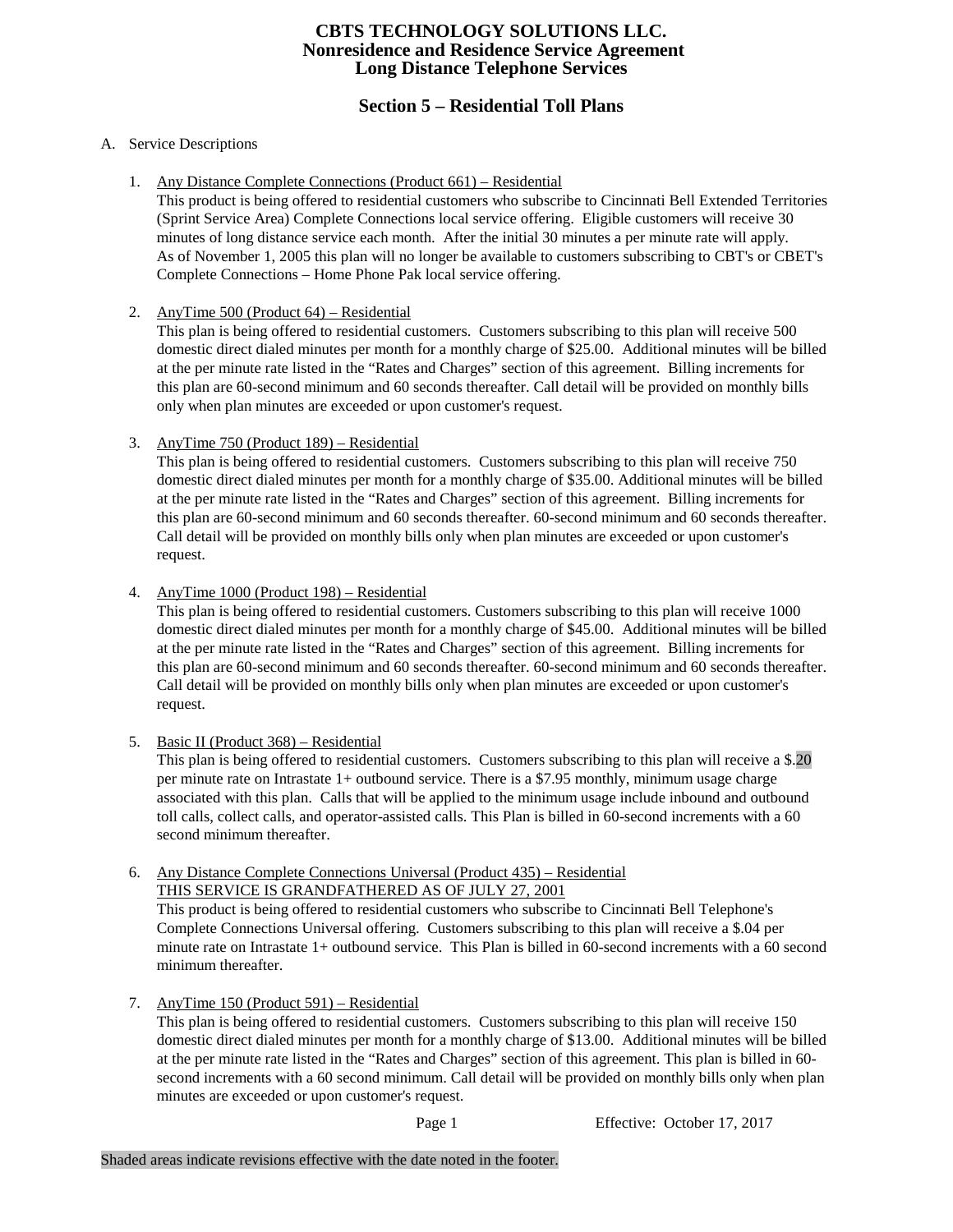# **Section 5 – Residential Toll Plans**

#### 8. AnyTime 5000 (Product 597) – Residential

This plan is being offered to residential customers. Customers subscribing to this plan will receive 5000 domestic direct dialed minutes per month for a monthly charge of \$200.00. Additional minutes will be billed at the per minute rate listed in the "Rates and Charges" section of this agreement. This plan is billed in 60-second increments with a 60 second minimum. Call detail will be provided on monthly bills only when plan minutes are exceeded or upon customer's request.

#### 9. AnyTime 375 (Product 951) - Residential

This plan is being offered to residential customers. Customers who enroll in this plan will receive 375 domestic direct dialed minutes per month for a monthly fee of \$18.00. Additional minutes will be billed at the per minute rate listed in the "Rates and Charges" section of this agreement. This plan is billed in 60 second increments with a 60 second minimum. Call detail will be provided on monthly bills only when plan minutes are exceeded or upon customer's request.

#### 10. AnyTime 100 (Product 959) – Residential

This plan is being offered to residential customers who meet one of the following parameters:

- 1. subscribe to CBET (SBC service area) local service
- 2. subscribe to the grandfathered Home Phone Pak available through CBT or CBET
- 3. subscribe to the current Home Phone Pak available through CBT or CBET and also to CB wireless service.

This toll plan provides 100 domestic direct dialed minutes per month for a monthly service charge of \$5.00. Additional minutes will be billed at the per minute rate listed in the "Rates and Charges" section of this agreement. Call detail will be provided on monthly bills only when plan minutes are exceeded or upon customer's request.

### 11. AnyTime Elite 250 Winback (Product 968) - Residential

This plan is being offered to residential customers who have discontinued their Any Distance plan for the purpose of subscribing to a toll plan with another Interexchange carrier. These customers will be eligible for a toll plan that provides 250 domestic direct dialed minutes per month for a monthly service charge of \$13.00. Additional minutes will be billed at the per minute rate listed in the "Rates and Charges" section of this agreement. Call detail will be provided on monthly bills only when plan minutes are exceeded or upon customer's request.

### 12. Custom Connections 200 (Product 919) – Residential

This plan is being offered to residential customers. Customers who enroll in this plan will receive 200 outbound, domestic long distance minutes per month, for a monthly charge of \$8.00. Additional minutes will be billed at the per minute rate listed in the "Rates and Charges" section of this agreement. Charges associated with 8XX numbers for this plan are also detailed in the rates and charges paragraph of this Service Agreement. Call detail will be provided on monthly bills only when plan minutes are exceeded or upon customer's request.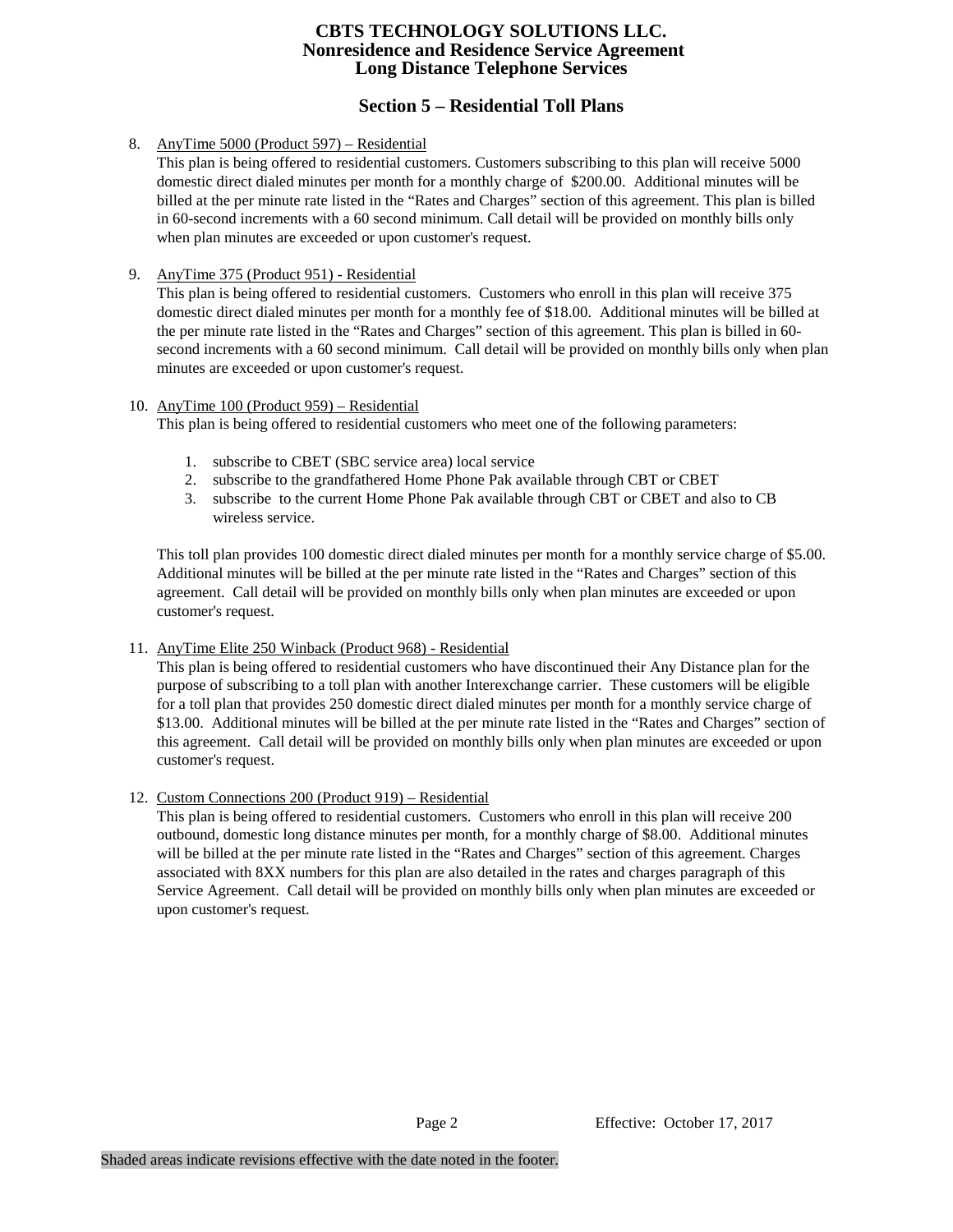# **Section 5 – Residential Toll Plans**

#### 13. Custom Connections Unlimited (Product 599) – Residential

This plan is being offered to residential customers who subscribe to a Cincinnati Bell Extended Territories LLC (Sprint Service Area) local service bundle (bundle must include a Home Phone Pak Service and either asymmetrical digital subscriber line service or CBT's wireless service). For a monthly service fee of \$10, this plan provides unlimited outgoing, domestic, long distance service. A per minute rate will apply to 8XX numbers associated with this plan. Monthly call details are provided via the Internet.

This plan is to be used for personal, non-commercial use only. Subscribers may not resell or redistribute this plan or any portion thereof, or otherwise charge others to use this plan, or any portion thereof. Subscriber agrees not to use this plan for any enterprise purpose whether or not the enterprise is directed toward making a profit, including but not limited to, telemarketing, call center services, medical transcription, or facsimile broadcasting. The Company will review accounts that have an excessive number of calls during a fixed period, heavy usage during business hours or heavy usage concentrated over consecutive dates. The Company reserves the right to disconnect upon notice as required by applicable law any prohibited transmissions or uses and to terminate this plan in the event of usage that may be deemed to be business use or usage that originates from a phone line that is listed as a business line by any government agency, telephone directory, business letterhead or phone company. The Company regards any such usage as fraudulent.

Customers subscribing to this plan who receive a bundled local/long distance bill and who elect to receive their bills via the Internet (e-bill) and/or sign up to have their bills automatically deducted from their checking accounts on the due date of the bill (auto-pay) will be eligible for discounts of \$3.00 and/or \$2.00. These discounts will apply per account.

#### 14. Custom Connections Unlimited (Product 063) – Residence

This plan is being offered to residential customers. For a monthly service fee of \$20 this plan provides unlimited outgoing, domestic, long distance service. A per minute rate will apply to 8XX numbers associated with this plan. Monthly call details are provided via the Internet.

This plan is to be used for reasonable, non-commercial use only. Subscribers may not resell or redistribute this plan or any portion thereof, or otherwise charge others to use this plan, or any portion thereof. Subscriber agrees not to use this plan for any enterprise purpose whether or not the enterprise is directed toward making a profit, including but not limited to, telemarketing, call center services, medical transcription, or facsimile broadcasting. The Company will review accounts that have an excessive number of calls during a fixed period, heavy usage during business hours or heavy usage concentrated over consecutive dates. The Company reserves the right to disconnect upon notice as required by applicable law any prohibited transmissions or uses and to terminate this plan in the event of usage that may be deemed to be business use or usage that originates from a phone line that is listed as a business line by any government agency, telephone directory, business letterhead or phone company. The Company regards any such usage as fraudulent.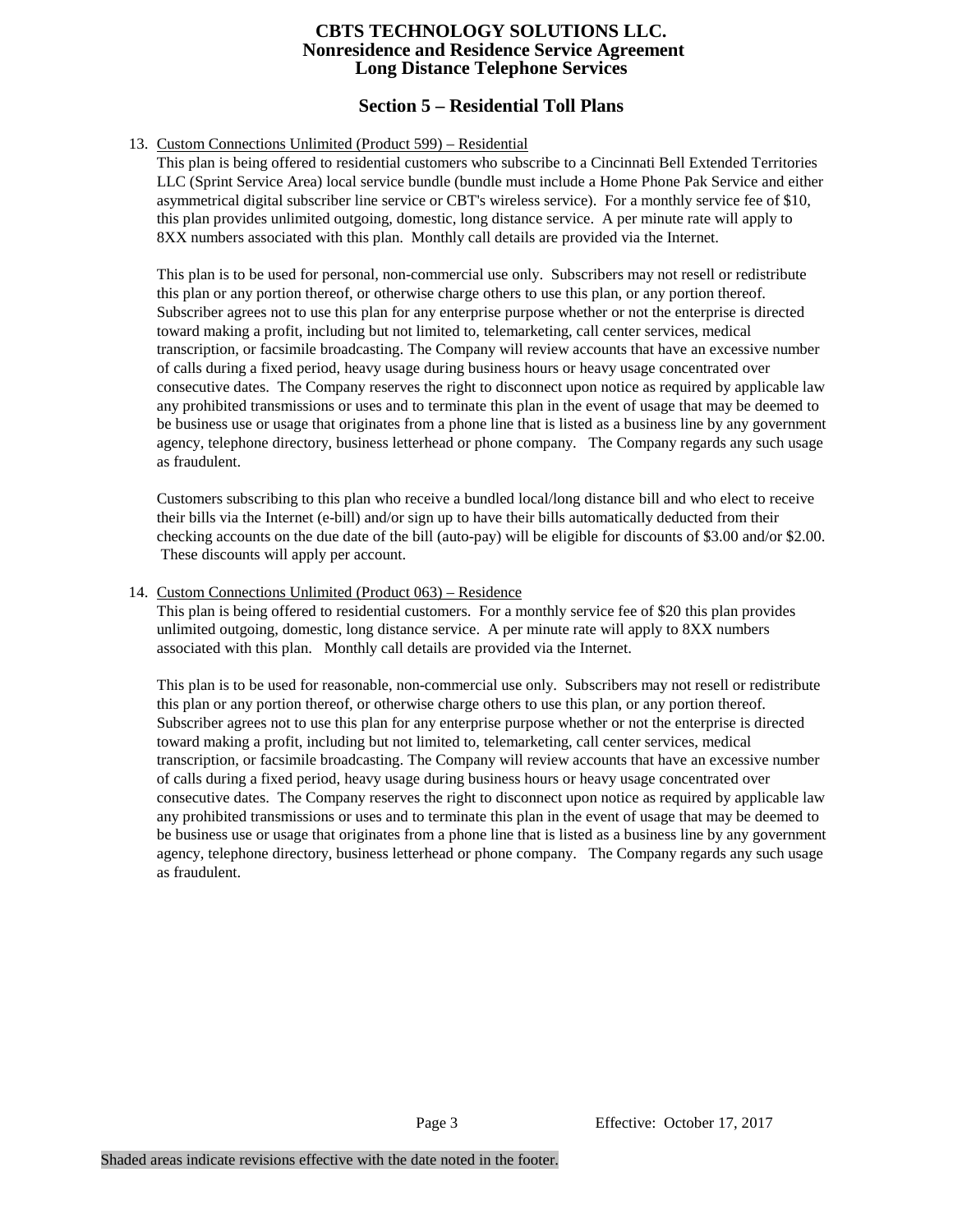# **Section 5 – Residential Toll Plans**

#### 15. Any Distance Unlimited (Product 193) – Residence

This plan is being offered to residential customers who subscribe to CBET local service (SBC service area). For a monthly service fee of \$15 this plan provides unlimited outgoing, domestic, long distance service. A per minute rate will apply to 8XX numbers associated with this plan. Monthly call details are provided via the Internet.

This plan is to be used for reasonable, non-commercial use only. Subscribers may not resell or redistribute this plan or any portion thereof, or otherwise charge others to use this plan, or any portion thereof. Subscriber agrees not to use this plan for any enterprise purpose whether or not the enterprise is directed toward making a profit, including but not limited to, telemarketing, call center services, medical transcription, or facsimile broadcasting. The Company will review accounts that have an excessive number of calls during a fixed period, heavy usage during business hours or heavy usage concentrated over consecutive dates. The Company reserves the right to disconnect upon notice as required by applicable law any prohibited transmissions or uses and to terminate this plan in the event of usage that may be deemed to be business use or usage that originates from a phone line that is listed as a business line by any government agency, telephone directory, business letterhead or phone company. The Company regards any such usage as fraudulent.

#### 16. Any Distance Unlimited (Products 361 & 163) – Residence

This plan is being offered to residential customers who subscribe to a Cincinnati Bell Telephone local service bundle (bundle must include a Home Phone Pak Service and either asymmetrical digital subscriber line service or CB wireless service). For a monthly service fee this plan provides unlimited outgoing, domestic, long distance service. A per minute rate will apply to 8XX numbers associated with this plan. Monthly call details are provided via the Internet.

This plan is to be used for reasonable, non-commercial use only. Subscribers may not resell or redistribute this plan or any portion thereof, or otherwise charge others to use this plan, or any portion thereof. Subscriber agrees not to use this plan for any enterprise purpose whether or not the enterprise is directed toward making a profit, including but not limited to, telemarketing, call center services, medical transcription, or facsimile broadcasting. The Company will review accounts that have an excessive number of calls during a fixed period, heavy usage during business hours or heavy usage concentrated over consecutive dates. The Company reserves the right to disconnect upon notice as required by applicable law any prohibited transmissions or uses and to terminate this plan in the event of usage that may be deemed to be business use or usage that originates from a phone line that is listed as a business line by any government agency, telephone directory, business letterhead or phone company. The Company regards any such usage as fraudulent.

### 17. Any Distance Complete Connections (Product 447) – Residential

This product is being offered to residential customers who subscribe to Cincinnati Bell Telephones Complete Connections local service offering. Eligible customers will receive 50 minutes of long distance service each month. After the initial 50 minutes a per minute rate will apply.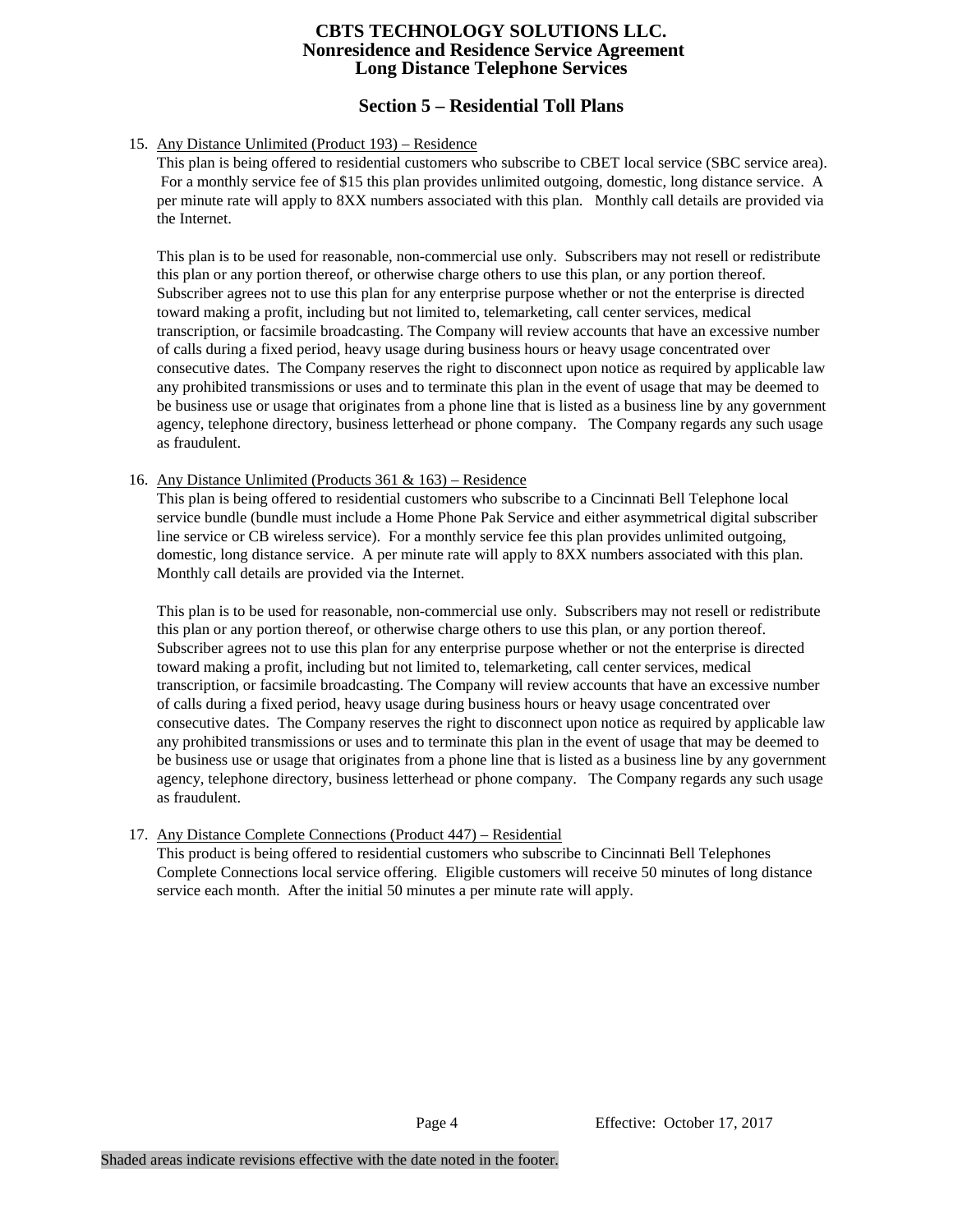# **Section 5 – Residential Toll Plans**

#### 18. Complete Connections Unlimited (Product 046) – Residence

This plan is being offered to residential customers who subscribe to a Cincinnati Bell Telephone or Cincinnati Bell Extended Territories complete connections bundle. For a monthly service fee of \$10 this plan provides unlimited outgoing, domestic, long distance service. A per minute rate will apply to 8XX numbers associated with this plan. Monthly call details are provided via the Internet.

This plan is to be used for reasonable, non-commercial use only. Subscribers may not resell or redistribute this plan or any portion thereof, or otherwise charge others to use this plan, or any portion thereof. Subscriber agrees not to use this plan for any enterprise purpose whether or not the enterprise is directed toward making a profit, including but not limited to, telemarketing, call center services, medical transcription, or facsimile broadcasting. The Company will review accounts that have an excessive number of calls during a fixed period, heavy usage during business hours or heavy usage concentrated over consecutive dates. The Company reserves the right to disconnect upon notice as required by applicable law any prohibited transmissions or uses and to terminate this plan in the event of usage that may be deemed to be business use or usage that originates from a phone line that is listed as a business line by any government agency, telephone directory, business letterhead or phone company. The Company regards any such usage as fraudulent.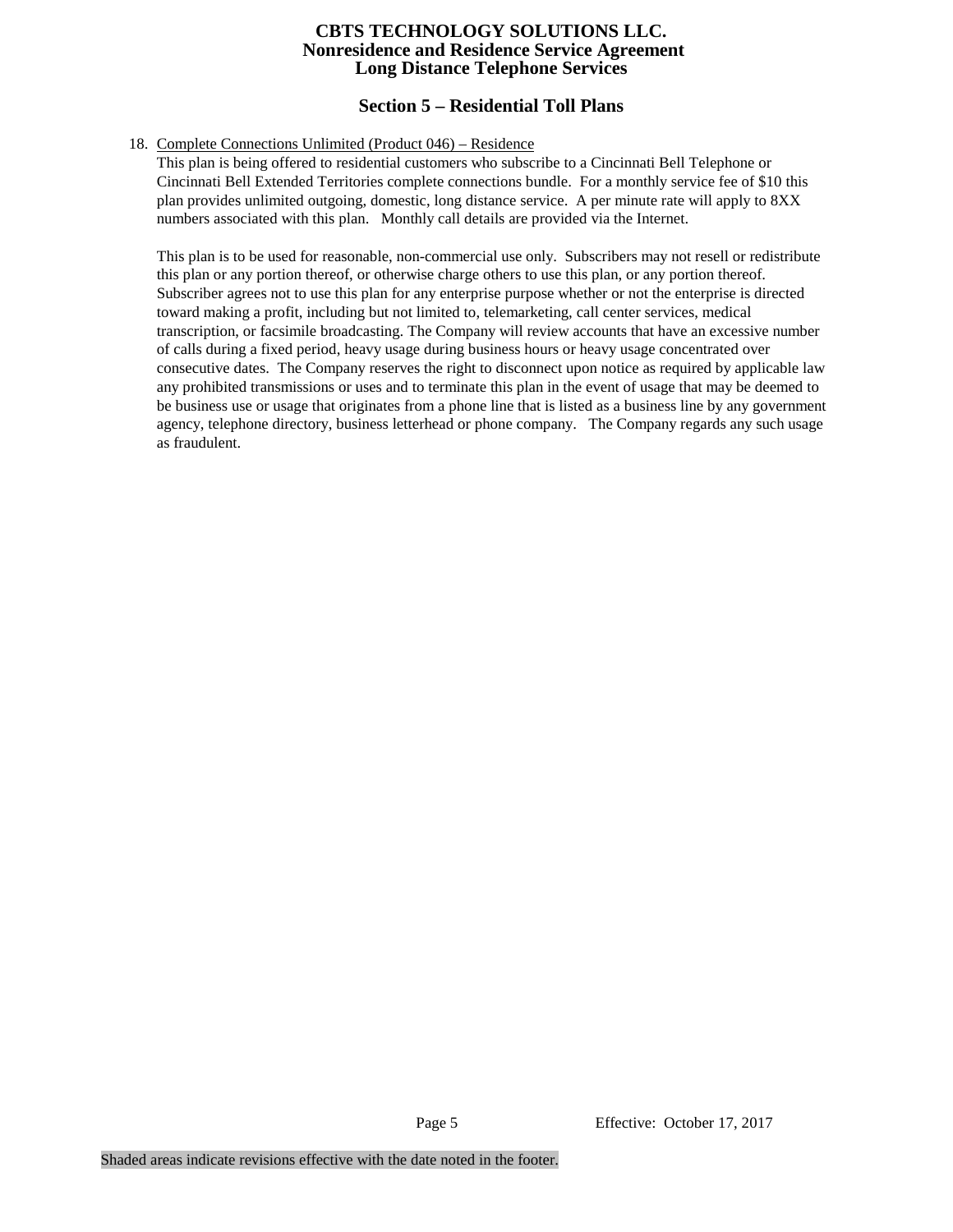# **Section 5 – Residential Toll Plans**

#### B. Rates and Charges

1. Any Distance Complete Connections (Product 661) – Residential

|                                                                       | <b>Rates Per Minute</b> |
|-----------------------------------------------------------------------|-------------------------|
| Intrastate $1+$ Outbound                                              |                         |
| Peak                                                                  | 0.20                    |
| Off-Peak                                                              | 0.20                    |
| 8XX Inbound (all time periods)                                        | 0.15                    |
| 8XX Number Monthly Charge, each initial and additional number: \$7.50 |                         |

Billing Increments: 60-second minimum, 60 second thereafter

Time Periods: Peak 7:00 AM to 7:00 PM Monday thru Friday (except for holidays) Off-Peak: All other times and holidays

Holidays: New Years Day, Christmas, Thanksgiving, July 4th and Labor Day

Per minute charges will apply after the first 30 minutes of calls, each month.

2. AnyTime 500 (Product 64) – Residential

Rates Per Minute Intrastate  $1+$  Outbound  $$0.20$ 8XX Inbound 0.06 Monthly Charge: \$25.00 8XX Number Monthly Charge, each initial and additional number: \$7.50

Per minute charges will not apply to the first 500 domestic direct dialed minutes, per month. Per minute charges will be calculated for calls over 500 minutes each month.

Billing Increments: 60 second minimum, 60 seconds thereafter

#### 3. AnyTime 750 (Product 189) – Residential

Rates Per Minute  $Intractate 1+ Outbound$  \$0. 20 8XX Inbound 0.06 Monthly Charge: \$35.00 8XX Number Monthly Charge, each initial and additional number: \$7.50

Per minute charges will not apply to the first 750 domestic direct dialed minutes, per month. Per minute charges will be calculated for calls over 750 minutes each month.

Billing Increments: 60 second minimum, 60 seconds thereafter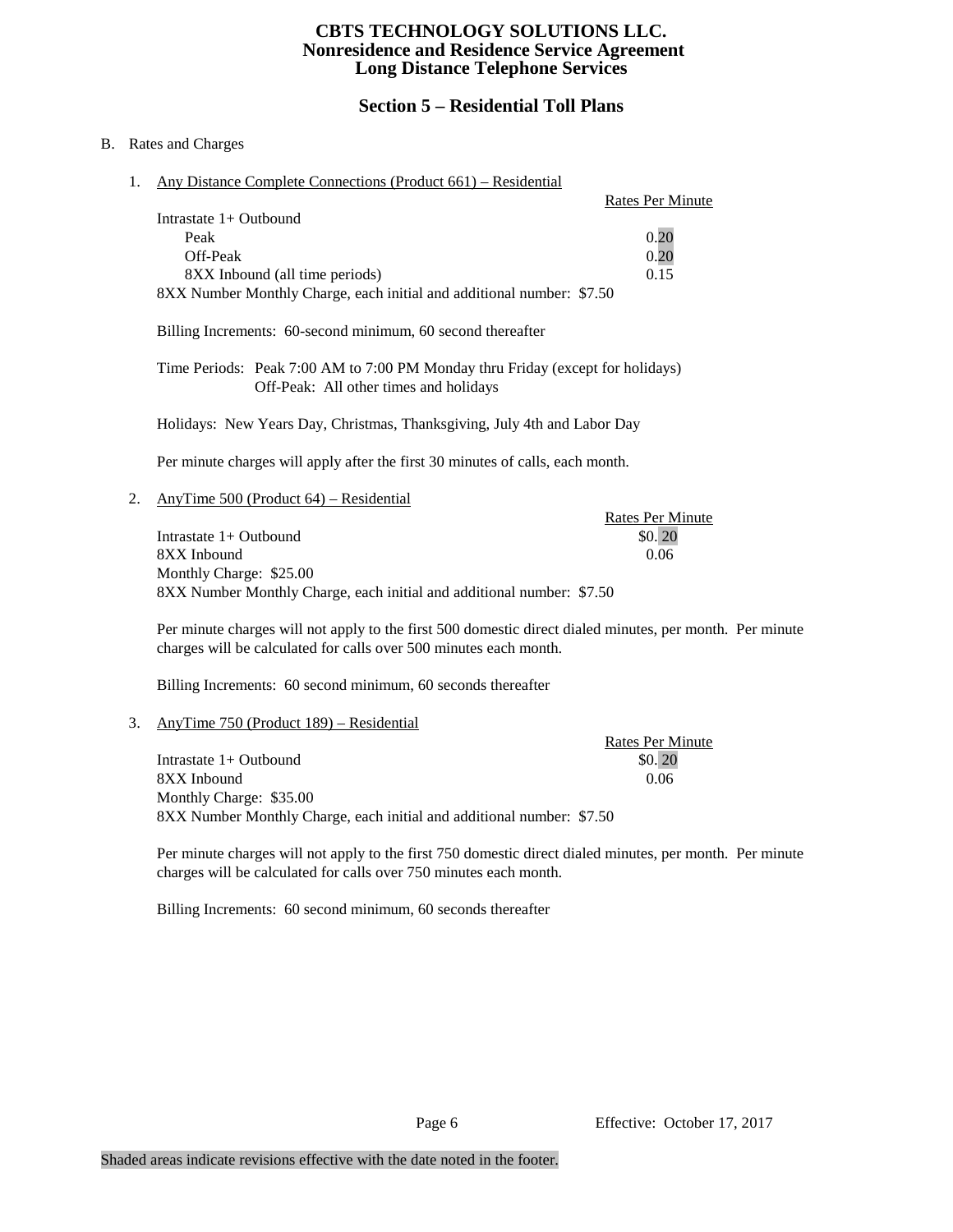# **Section 5 – Residential Toll Plans**

| 4. | AnyTime 1000 (Product 198) – Residential                                                                                                                                                                                                                 |                                           |
|----|----------------------------------------------------------------------------------------------------------------------------------------------------------------------------------------------------------------------------------------------------------|-------------------------------------------|
|    | Intrastate 1+ Outbound<br>8XX Inbound<br>Monthly Charge: \$45.00                                                                                                                                                                                         | <b>Rates Per Minute</b><br>\$0.20<br>0.06 |
|    | 8XX Number Monthly Charge, each initial and additional number: \$7.50<br>Per minute charges will not apply to the first 1000 domestic direct dialed minutes, per month. Per minute<br>charges will be calculated for calls over 1000 minutes each month. |                                           |
|    | Billing Increments: 60 second minimum, 60 seconds thereafter                                                                                                                                                                                             |                                           |
| 5. | Basic II (Product 368) - Residential                                                                                                                                                                                                                     |                                           |
|    | Intrastate 1+ Outbound<br>8XX Inbound<br>8XX Number Monthly Charge, each initial and additional number: \$7.50<br>Monthly minimum usage charge: \$7.95                                                                                                   | <b>Rates Per Minute</b><br>\$0.20<br>0.15 |
|    | Billing Increments: 60 seconds minimum, 60 seconds thereafter                                                                                                                                                                                            |                                           |
| 6. | Any Distance Complete Connections Universal (Product 435) – Residential<br>THIS SERVICE IS GRANDFATHERED AS OF JULY 27, 2001                                                                                                                             |                                           |
|    | Intrastate 1+ Outbound<br>8XX Inbound                                                                                                                                                                                                                    | <b>Rates Per Minute</b><br>\$0.04<br>0.04 |
|    | Billing Increments: 60 seconds minimum, 60 seconds thereafter                                                                                                                                                                                            |                                           |
| 7. | AnyTime 150 (Product 591) – Residential                                                                                                                                                                                                                  | <b>Rates Per Minute</b>                   |
|    | Intrastate 1+ Outbound<br>8XX Inbound<br>Monthly Charge: \$13.00<br>8XX Number Monthly Charge, each initial and additional number: \$7.50                                                                                                                | \$0.20<br>0.07                            |
|    | Per minute charge will apply to calls after the first 150 minutes.                                                                                                                                                                                       |                                           |
|    | Billing Increments: 60 second minimum, 60 seconds thereafter                                                                                                                                                                                             |                                           |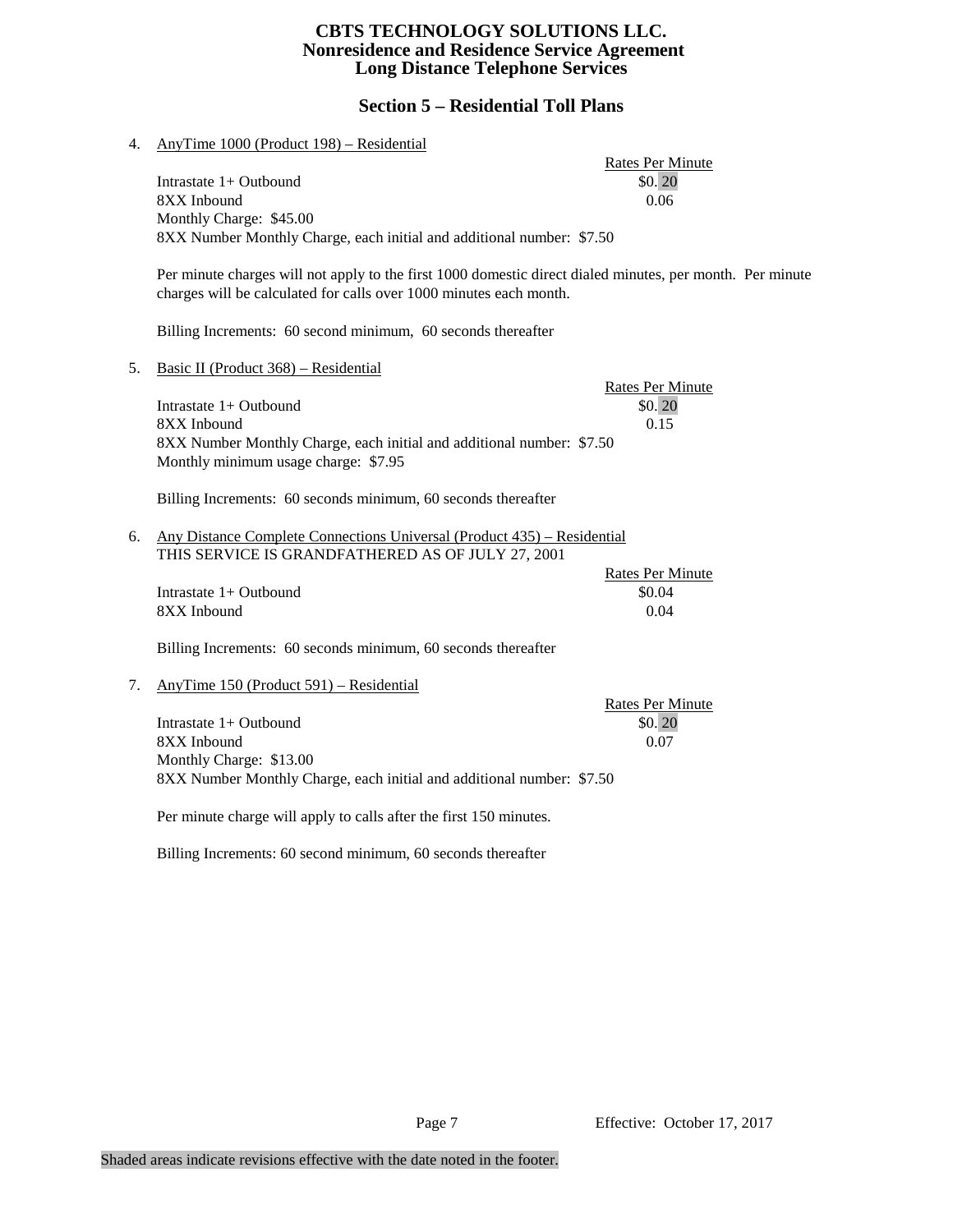# **Section 5 – Residential Toll Plans**

| 8. | AnyTime 5000 (Product 597) – Residential                                                             |                                   |
|----|------------------------------------------------------------------------------------------------------|-----------------------------------|
|    | Intrastate 1+ Outbound                                                                               | <b>Rates Per Minute</b><br>\$0.20 |
|    | 8XX Inbound                                                                                          | 0.06                              |
|    | Monthly Charge: \$200.00                                                                             |                                   |
|    | 8XX Number Monthly Charge, each initial and additional number: \$7.50                                |                                   |
|    |                                                                                                      |                                   |
|    | Per minute charge will apply to calls after the first 5000minutes.                                   |                                   |
|    | Billing Increments: 60 second minimum, 60 seconds thereafter                                         |                                   |
| 9. | AnyTime 375 (Product 951) – Residential                                                              |                                   |
|    |                                                                                                      | <b>Rates Per Minute</b>           |
|    | Intrastate 1+ Outbound                                                                               | \$0.20                            |
|    | 8XX Inbound                                                                                          | 0.07                              |
|    | Monthly Charge:<br>\$18.00                                                                           |                                   |
|    | 8XX Number Monthly Charge, each initial and additional number: \$7.50                                |                                   |
|    | Per minute charge will apply to calls after the first 375 minutes.                                   |                                   |
|    | Billing Increments: 60 second minimum, 60 seconds thereafter                                         |                                   |
|    | 10. AnyTime 100 (Product 959) - Residential                                                          |                                   |
|    |                                                                                                      | <b>Rates Per Minute</b>           |
|    | Intrastate 1+ Outbound                                                                               | \$0.20                            |
|    | 8XX Inbound                                                                                          | 0.07                              |
|    | Monthly Charge:<br>\$5.00                                                                            |                                   |
|    | 8XX Number Monthly Charge, each initial and additional number: \$7.50                                |                                   |
|    | Per minute charge will apply to calls after the first 100 domestic direct dialed minutes each month. |                                   |
|    | Billing Increments: 60-second minimum, 60 seconds thereafter                                         |                                   |
|    | 11. AnyTime Elite 250 Winback (Product 968) - Residential                                            |                                   |
|    |                                                                                                      | <b>Rates Per Minute</b>           |
|    | Intrastate 1+ Outbound                                                                               | \$0.20                            |
|    | 8XX Inbound                                                                                          | 0.07                              |
|    | Monthly Charge:<br>\$13.00                                                                           |                                   |
|    | 8XX Number Monthly Charge, each initial and additional number: \$7.50                                |                                   |
|    |                                                                                                      |                                   |

Per minute charge will apply to calls after the first 250 domestic direct dialed minutes each month.

Billing Increments: 60-second minimum, 60 seconds thereafter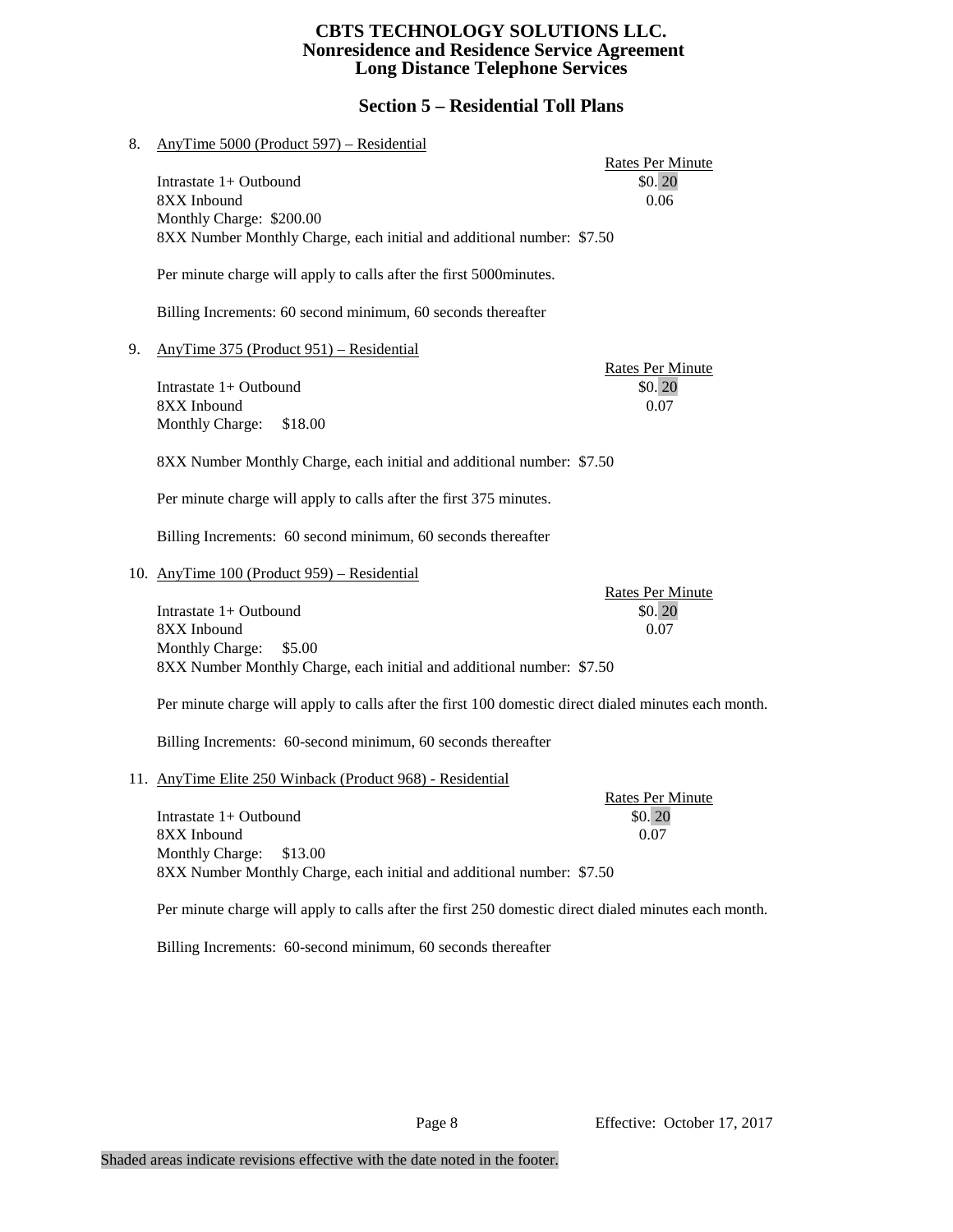# **Section 5 – Residential Toll Plans**

Rates Per Minute

#### 12. Custom Connections 200 (Product 919) – Residential

Intrastate  $1+$  Outbound  $$0.20$ 8XX Inbound 0.06 Monthly Charge: \$8.00 8XX Number Monthly Charge, each initial and additional number: \$7.50

Per minute charge will apply to calls after the first 200 domestic direct dialed outbound minutes each month.

Billing Increments: 60-second minimum, 60-seconds thereafter

Optional upgrades:

Optional bolt-ons are grandfathered as of February 2, 2004

| <b>Additional Outbound minutes</b> | <b>Additional Monthly Charge</b> |
|------------------------------------|----------------------------------|
| 250                                | \$10.00                          |
| 375                                | 15.00                            |
| 625                                | 25.00                            |
| 875                                | 35.00                            |
| 3000                               | 120.00                           |
| 5000                               | 200.00                           |

#### 13. Unlimited (Product 599) – Residential

Rates Per Minute 8XX Inbound 0.15 Monthly Charge: \$10.00

8XX Number Monthly Charge, each initial and additional number: \$7.50

Unlimited, domestic, direct dialed outbound minutes, each month

Billing Increments: 60-second minimum, 60 seconds thereafter

E-bill Discount: \$3.00 Auto-pay Discount: \$2.00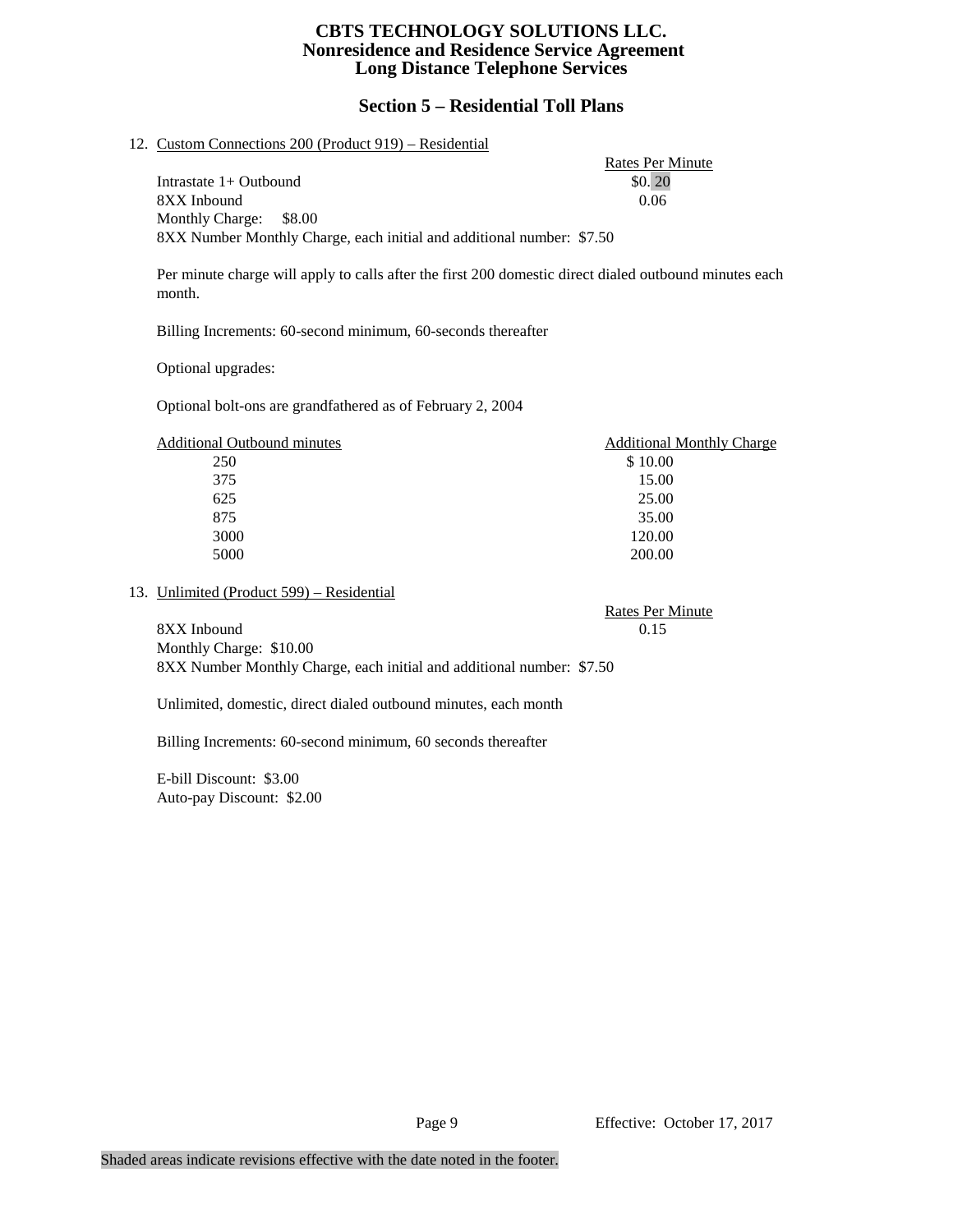# **Section 5 – Residential Toll Plans**

|     | 14. Unlimited (Product 063) – Residence                               |                          |
|-----|-----------------------------------------------------------------------|--------------------------|
|     | 8XX Inbound                                                           | Rates Per Minute         |
|     | Monthly Charge: \$20.00                                               | 0.15                     |
|     | 8XX Number Monthly Charge, each initial and additional number: \$7.50 |                          |
|     | Unlimited, domestic, direct dialed outbound minutes, each month       |                          |
|     | Billing Increments: 60-second minimum, 60 seconds thereafter          |                          |
| 15. | Any Distance Unlimited (Product 193) – Residence                      |                          |
|     |                                                                       | Rates Per Minute         |
|     | 8XX Inbound<br>Monthly Charge: \$15.00                                | 0.15                     |
|     | 8XX Number Monthly Charge, each initial and additional number: \$7.50 |                          |
|     | Unlimited, domestic, direct dialed outbound minutes, each month       |                          |
|     | Billing Increments: 60-second minimum, 60 seconds thereafter          |                          |
|     | 16. Unlimited (Products 361 & 163) – Residential                      |                          |
|     | 8XX Inbound                                                           | Rates Per Minute<br>0.15 |
|     | Monthly Charge: \$10.00                                               |                          |
|     | 8XX Number Monthly Charge, each initial and additional number: \$7.50 |                          |
|     | Unlimited, domestic, direct dialed outbound minutes, each month       |                          |
|     | Billing Increments: 60-second minimum, 60 seconds thereafter          |                          |